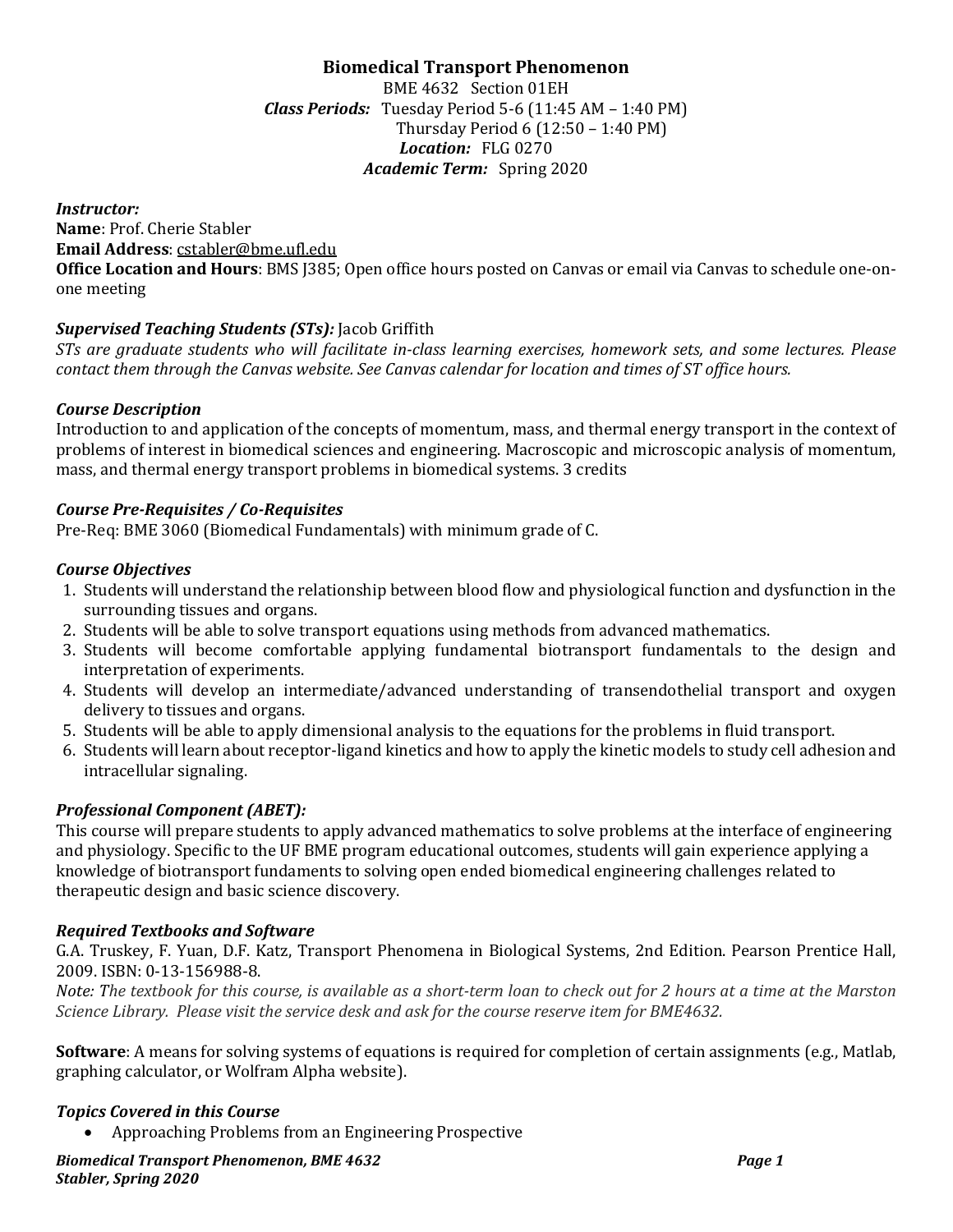- Introduction to biotransport problems
- Diffusion and convection
- Fluid and mass transport: conservation laws and basic equations
- Rheology of blood
- Parallel-plate and microfluidic flow systems
- Physiological and Pathological blood flow and the cardiovascular system
- Dimensional analysis and scaling
- Steady diffusion
- Cellular transport
- Transport in porous media
- Special Topics: Transvascular transport; Pharmokinetics; Drug delivery

### *Relation to Program Outcomes (ABET):*

The following ABET learning outcomes are emphasized in this course.

| <b>ABET Outcome</b>                                                                                      | Coverage* |            |
|----------------------------------------------------------------------------------------------------------|-----------|------------|
| 1. an ability to identify, formulate, and solve complex engineering problems by applying principles of   | High      | Emphasized |
| engineering, science, and mathematics                                                                    |           |            |
| 2. an ability to apply engineering design to produce solutions that meet specified needs with            |           |            |
| consideration of public health, safety, and welfare, as well as global, cultural, social, environmental, |           |            |
| and economic factors                                                                                     |           |            |
| 3. an ability to communicate effectively with a range of audiences                                       |           |            |
| 4. an ability to recognize ethical and professional responsibilities in engineering situations and make  |           |            |
| informed judgments, which must consider the impact of engineering solutions in global, economic,         |           |            |
| environmental, and societal contexts                                                                     |           |            |
| 5. an ability to function effectively on a team whose members together provide leadership, create a      |           |            |
| collaborative and inclusive environment, establish goals, plan tasks, and meet objectives                |           |            |
| 6. an ability to develop and conduct appropriate experimentation, analyze and interpret data, and        | Medium    | Reinforced |
| use engineering judgment to draw conclusions                                                             |           |            |
| 7. an ability to acquire and apply new knowledge as needed, using appropriate learning strategies        | Low       | Reinforced |

*Course Schedule:* Canvas will be used to post the course schedule and quiz/exam dates. The schedule is tentative and subject to change based on course progress and student needs.

#### *Meeting Course Objectives:*

The course objectives will be achieved through: lectures, participation, handouts, website, assignments, and exams/quizzes.

Lectures: The lectures will reinforce important concepts or areas of information, outline derivations, and provide support for completion of homework assignments. Lectures will be supported by the primary textbook for the class, but other topics will be covered at the discretion of the instructor. Attendance is critical for success in this course.

Participation: You are highly encouraged to ask questions and participate in course problem derivations during class. In-class assignments, discussions, and questions will be offered to enrich learning and for extra points.

Website: Canvas (elearning.ufl.edu) will be used extensively to post relevant information on the course, including all assignments. All students are fully responsible for ensuring that they have access to the course website on Canvas and that they check this website or set up reminders to ensure they are fully aware of all postings. Failure to check this website will not be a valid excuse for not completing assignments. Grades will also be posted using Canvas as the course progresses.

Assignments: Given that a large amount of this class covers mathematics and engineering principles, in-class and homework assignments will be a critical component to this course. In-class assignments are used to reinforce covered material (lectures or from the book). For homework, you will generally be given 1 week to complete assignments. Independent completion of the homework is critical to success in this course. Homework assignments are due precisely at the beginning of class on the due date indicated. Homework turned in after class begins will be counted as late. Homework can only be turned in as 1) paper documents in class or 2) electronic PDF via Canvas (only a single PDF file containing clearly legible pages in sequence of the assigned work will be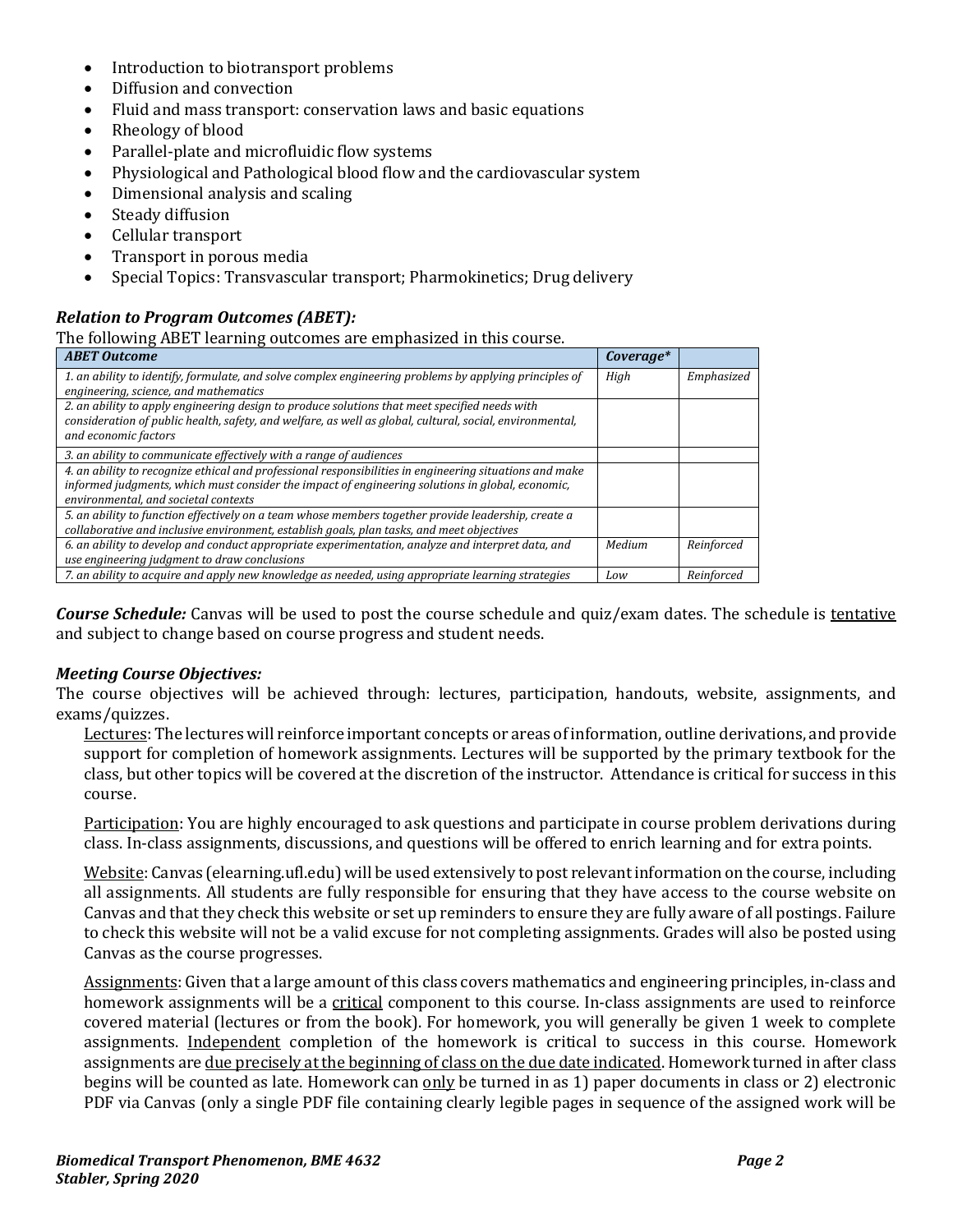accepted). Submissions that do not meet these requirements will not be graded and counted as 0 pts. Paper documents that are not stapled will not be graded and counted as 0 pts.

Late homework will be accepted up to 24 hrs after the deadline, but with a 15 pt penalty. Homework after this time frame will not be accepted for any excuse except a documented university approved absence. Note that homework is a considerable percentage of your grade, so make the completion of this a priority.

Exams/Quizzes: There will be three exams, each of equal weight, given during regularly scheduled class times. The duration of each exam will be 1 hour and 45 minutes. One quiz will also be given. The date of each exam is posted in advance according to the course schedule.

# *Attendance Policy, Class Expectations, Make-Up Policy, and Assistance*

Attendance: Attendance is not monitored, but is essential for success in this course. It is your responsibility to keep up to date on the materials/assignments when you have missed class. Please notify me in advance if you will be missing more than 2 consecutive classes.

Communication: Class announcements will be posted to Canvas and all students are responsible for ensuring awareness of these postings. Failure to review the course website is not an excuse for missing assignments, class time changes, etc. All students are expected to communicate in a professional manner. I will only communicate with students via their university email address, so please ensure that all email communication comes from this address and you check this email in a timely manner. It is easiest to simply contact me via Canvas (so all these requirements are met), also this flags the emails differently so they stand out from the hundreds of emails I receive each day.

Conduct: All students are expected to conduct themselves in a professional manner when participating in this course. A student participating in conduct that is not supportive of the educational experience will be requested to terminate this activity or leave the classroom. Discussions should be conducted in a respectful and courteous manner, to encourage a dynamic interaction from all in attendance.

Electronics policy: No photography or recording of lectures is allowed in the classroom, unless specifically outlined in the student's Disabilities Resource Center accommodation letter. Laptop and smartphone usage is not permitted during lecture unless being actively used for an in-class activity, e.g., tablet/laptop with a stylus for notetaking purposes.

Make-Up Policy: Make up exams and/or quizzes will only be permitted for university approved absences. Please review your student handbook to ensure that you understand the requirements for a university approved absence.<br>Excused absences are consistent with university policies in the undergraduate catalog university policies in the undergraduate catalog<br>  $\langle$ info/attendance.aspx) and require appropriate  $(htts://catalog.ufl.edu/ugrad/current/regulations/info/attendance.aspx)$ documentation.

Assistance with Course Material: You should expect this course to challenge you and require time, effort, and thoughtful analysis for success. When a concept or problem presents a challenge, spend the time to really think about how to approach the problem, as this thoughtful analysis will train you for success in exams (and future classes). If you are struggling with a concept or problem, you have 3 primary resources: 1) your peers, 2) your STs, and 3) your professor. Before you reach out to any of these resources, you are expected to have spent considerable time on your own attempting to understand or complete the problem.

Peers: Establishing a strong and fruitful peer network is an important resource in your major and will help serve you well as you progress in BME, so seek out colleagues that can serve as a strong peer network. Brainstorming on problems with your peer group (after you have attempted to solve them independently) is permitted; however, this dynamic interaction should be one that leads to improved conceptual understanding on how to approach problems – not one used as a crutch to copy solutions. Assignments are used to train you for exams, so copying solutions from friends will inevitably result in a poor exam performance. In the end, individual assignments must be your own work, not a copied solution. *If copying of work on an individual assignment is evident, the problem will earn 0 credits*.

STs/Professor: The STs and professor are another resource to assist you in succeeding in this course. You are welcome to see the STs or Dr. Stabler during posted office hours. Due to multiple demands, we are typically unavailable outside of these times, but can be reached via email. Office hours are for answering questions focused on clarifying concepts or providing a new prospective on how to approach a problem, not for providing answers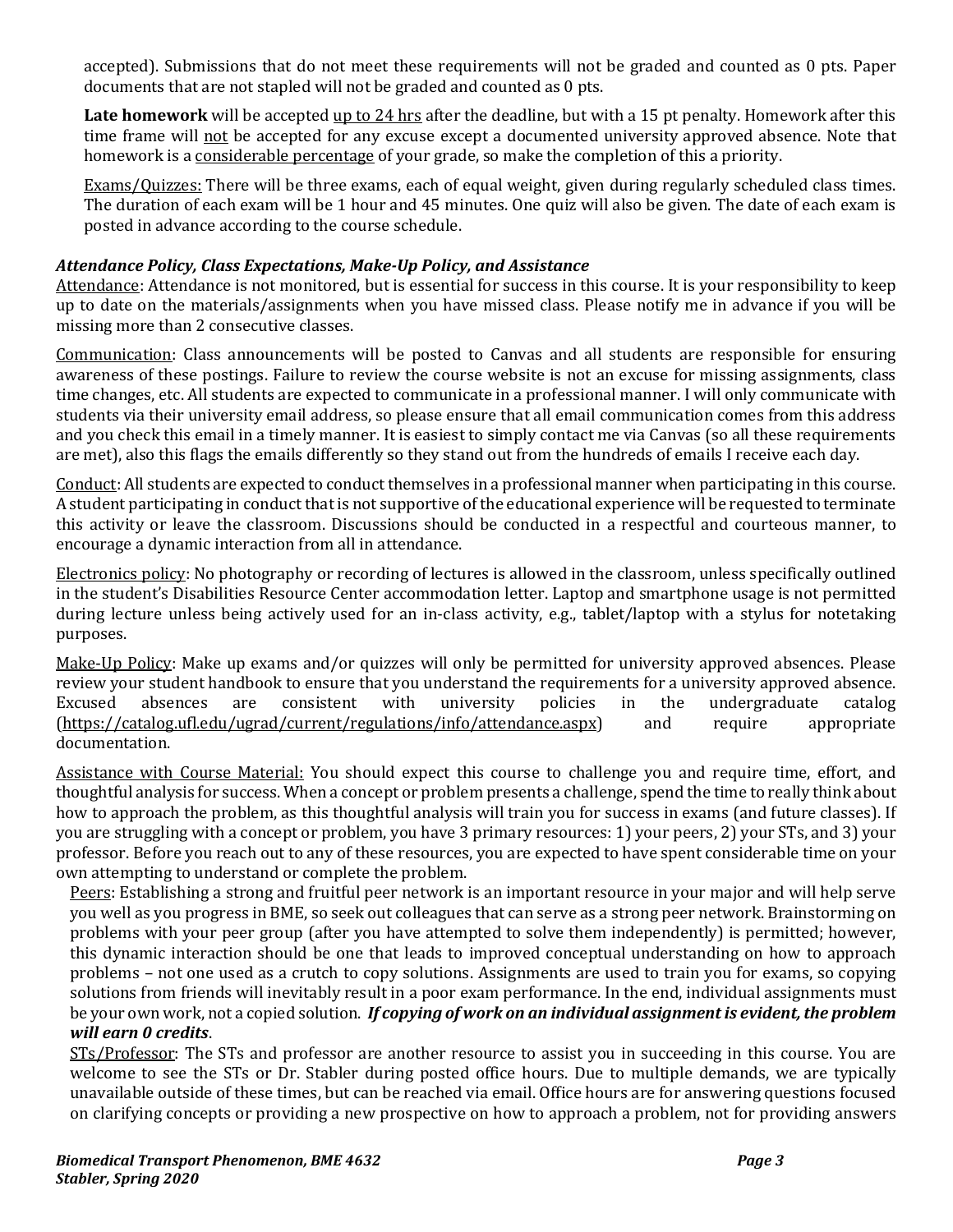to problems or walking you step by step through each problem. When notes are left on assignments and exams to "see me", this means that the professor or ST would like to take extra time to work out concepts with the student. Scheduling this time, however, is expected to be initiated by the student, otherwise the impression is given that the student is not willing to put in the extra effort to succeed in the course.

## *University Honesty Policy*

UF students are bound by The Honor Pledge which states, "We, the members of the University of Florida community, pledge to hold ourselves and our peers to the highest standards of honor and integrity by abiding by the Honor Code. On all work submitted for credit by students at the University of Florida, the following pledge is either required or implied: "On my honor, I have neither given nor received unauthorized aid in doing this assignment." The Honor Code [\(https://sccr.dso.ufl.edu/policies/student-honor-code-student-conduct-code/\)](https://sccr.dso.ufl.edu/policies/student-honor-code-student-conduct-code/) specifies a number of behaviors that are in violation of this code and the possible sanctions. Furthermore, you are obligated to report any condition that facilitates academic misconduct to appropriate personnel. If you have any questions or concerns, please consult with the instructor or STs in this class.

## **Plagiarism**

Plagiarism is the most common infraction to the UF Honor Code. If you are confused as to what constitutes plagiarism, see here: [https://guides.uflib.ufl.edu/copyright/plagiarism.](https://guides.uflib.ufl.edu/copyright/plagiarism) Plagiarism on any of your assignments **will automatically be reported to the Dean of Students as a UF Student Honor Code violation.** Also, note that **copying solutions for any assignment, regardless of the source (e.g. other students, pirated website solutions), will be treated as plagiarism.**

### *Evaluation of Grades*

|                             | <b>Percentage of Final</b> |  |
|-----------------------------|----------------------------|--|
|                             | Grade                      |  |
| <b>Homework Assignments</b> | 35%                        |  |
| Quiz(1)                     | 5%                         |  |
| Exams (3, equal weight)     | 60%                        |  |
| <b>Total</b>                | 100%                       |  |

To maximize your partial credit in grading:

- 1. Write legibly and do not crowd your work.
- 2. Construct a clear diagram, if appropriate.
- 3. Write the equations you are using in symbols before substituting in numbers.
- 4. Label all numerical quantities/values with units.
- 5. Box your final answer.

Bonus Points: During the course of the semester, bonus points can be earned during class periods via designated inclass assignments or discussions. Points are accrued between exam periods and are added to the final grade of each exam during that period. These points are only earned during class and will not be provided outside of the classroom or to individual students. Opportunities vary throughout the semester and advanced notice will not be provided.

#### *Grading Policy*

| <b>Percent</b> | Grade | <b>Grade Points</b> |
|----------------|-------|---------------------|
| $93.4 - 100$   | A     | 4.00                |
| $90.0 - 93.3$  | A-    | 3.67                |
| $86.7 - 89.9$  | B+    | 3.33                |
| 83.4 - 86.6    | B     | 3.00                |
| $80.0 - 83.3$  | B-    | 2.67                |
| 76.7 - 79.9    | $C+$  | 2.33                |
| 73.4 - 76.6    | C.    | 2.00                |
| $70.0 - 73.3$  | C-    | 1.67                |
| $66.7 - 69.9$  | D+    | 1.33                |
| $63.4 - 66.6$  | D     | 1.00                |
| $60.0 - 63.3$  | D-    | 0.67                |
| $0 - 59.9$     | E     | 0.00                |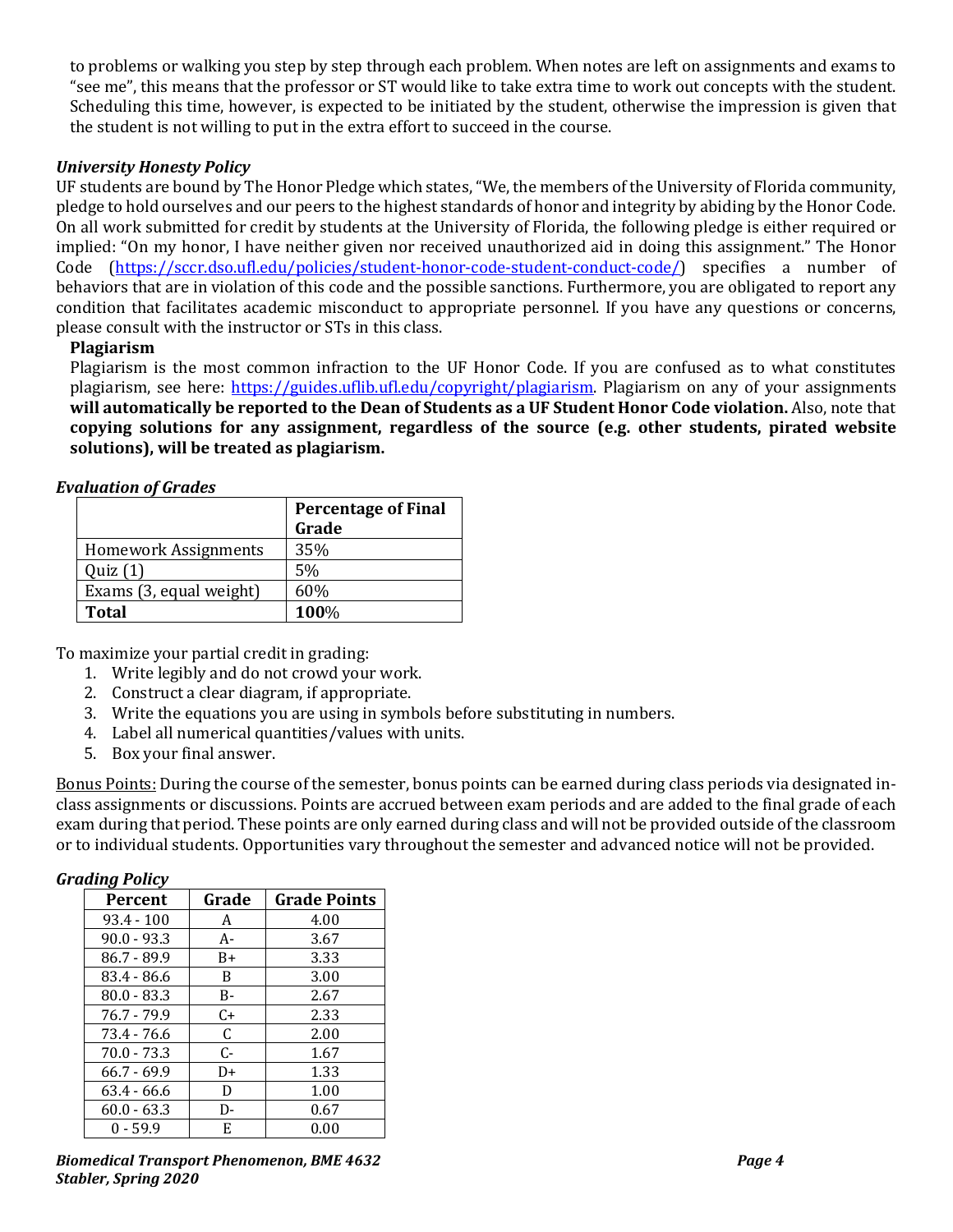Final cumulative numerical grades will be rounded to the nearest tenth of a point. Curving of assignments is exceptionally rare and typically only due to the entire class missing a question. No extra assignments for additional credit are given in this course. There is no curving of final grades.

Note: In order to graduate, students must have an overall GPA and an upper-division GPA of 2.0 or better (C or better). A grade of "C minus" is equivalent to a GPA of 1.67. For more information on grades and grading policies, please visit:<https://catalog.ufl.edu/ugrad/current/advising/info/academic-progress.aspx>

Grade challenges: We do our best to grade evenly and fairly, but mistakes in grading can happen. Requests to modify points on assignments, quiz, or exams must be submitted in writing to the STs or Dr. Stabler within 1 week from when the graded assignment was made available. The request should identify the question and provide clear justification/reasoning for the requested change. The instructor will then review the request and modify the grade, as necessary. For grade challenge requests, the instructor reserves the right regrade the *entire* assignment, not just the points in question. The instructor also reserves the right to turn down unreasonable or frivolous grade challenge requests.

## *Students Requiring Accommodations*

Students with disabilities requesting accommodations should first register with the Disability Resource Center (352- 392-8565, https://www.dso.ufl.edu/drc) by providing appropriate documentation. Once registered, students will receive an accommodation letter which must be presented to the instructor when requesting accommodation. Students with disabilities should follow this procedure as early as possible in the semester.

### *Course Evaluation*

Students are expected to provide professional and respectful feedback on the quality of instruction in this course by completing course evaluations online via GatorEvals. Guidance on how to give feedback in a professional and respectful manner is available at [https://gatorevals.aa.ufl.edu/students/.](https://gatorevals.aa.ufl.edu/students/) Students will be notified when the evaluation period opens, and can complete evaluations through the email they receive from GatorEvals, in their Canvas course menu under GatorEvals, or via [https://ufl.bluera.com/ufl/.](https://ufl.bluera.com/ufl/) Summaries of course evaluation results are available to students a[t https://gatorevals.aa.ufl.edu/public-results/.](https://gatorevals.aa.ufl.edu/public-results/)

## *Commitment to a Safe and Inclusive Learning Environment*

The Herbert Wertheim College of Engineering values broad diversity within our community and is committed to individual and group empowerment, inclusion, and the elimination of discrimination. It is expected that every person in this class will treat one another with dignity and respect regardless of gender, sexuality, disability, age, socioeconomic status, ethnicity, race, and culture.

If you feel like your performance in class is being impacted by discrimination or harassment of any kind, please contact your instructor or any of the following:

- Your academic advisor or Undergraduate Program Coordinator
- Robin Bielling, Director of Human Resources, 352-392-0903, [rbielling@eng.ufl.edu](mailto:rbielling@eng.ufl.edu)
- Curtis Taylor, Associate Dean of Student Affairs, 352-392-2177[, taylor@eng.ufl.edu](mailto:taylor@eng.ufl.edu)
- Toshikazu Nishida, Associate Dean of Academic Affairs, 352-392-0943[, nishida@eng.ufl.edu](mailto:nishida@eng.ufl.edu)

## *Software Use*

All faculty, staff, and students of the University are required and expected to obey the laws and legal agreements governing software use. Failure to do so can lead to monetary damages and/or criminal penalties for the individual violator. Because such violations are also against University policies and rules, disciplinary action will be taken as appropriate. We, the members of the University of Florida community, pledge to uphold ourselves and our peers to the highest standards of honesty and integrity.

## *Student Privacy*

There are federal laws protecting your privacy with regards to grades earned in courses and on individual assignments. For more information, please see: <https://registrar.ufl.edu/ferpa.html>